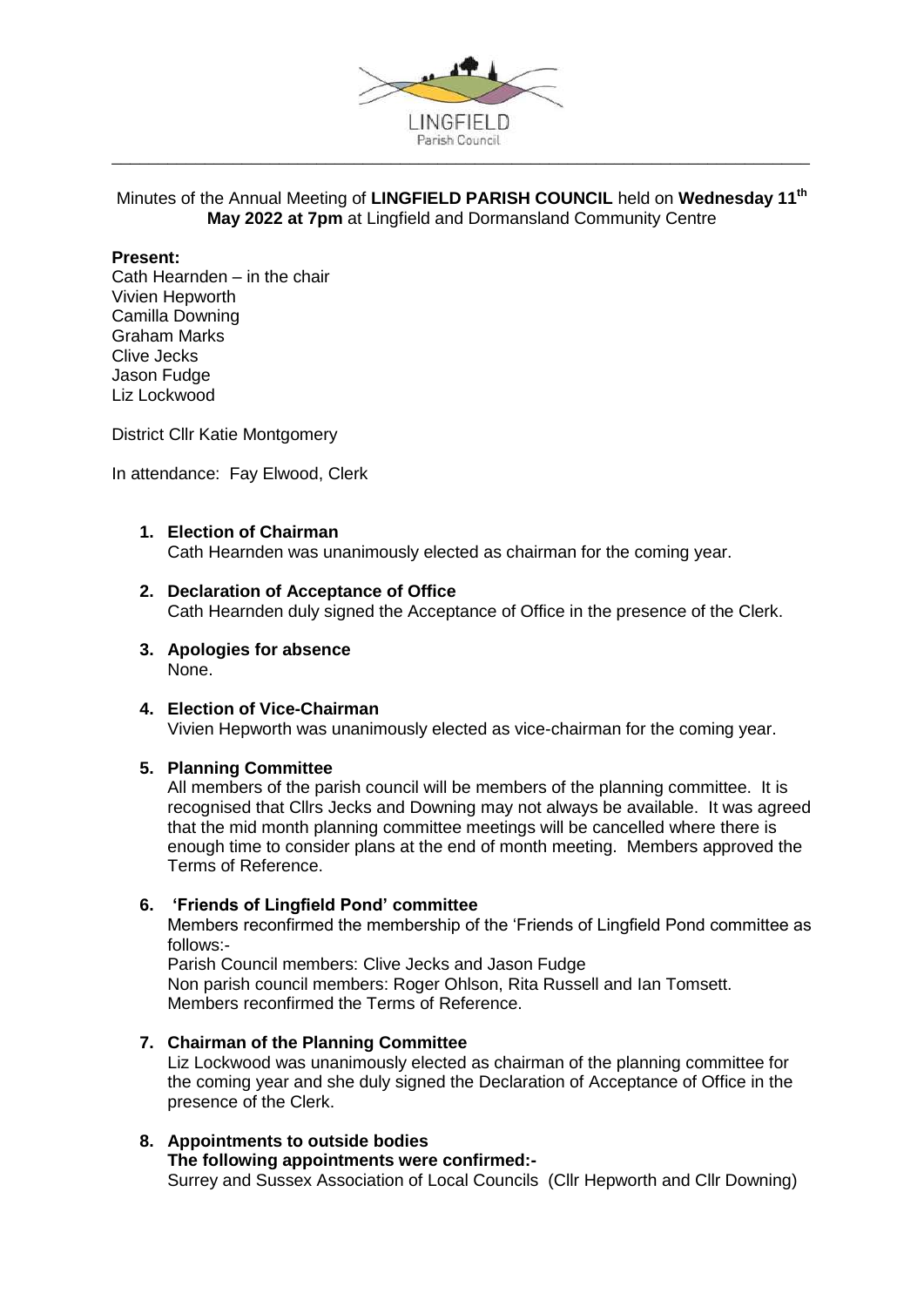Lingfield Wildlife Area (Cllr Marks and Cllr Lockwood) Gatwick Airport (Cllr Lockwood) Neighbourhood Plan (Cllr Lockwood, Cllr Hearnden, Cllr Marks) Allotments (Cllr Downing) Finance (Cllr Hearnden) Lingfield Community Library (Cllr Jecks)

## **9. Members' Register of Interests**

Members confirmed there are no amendments to their Registers of Interests.

## **10. Financial Matters**

## **10.1 Contracts and Agreements**

The following contracts and agreements were approved:- Lingfield & Dormansland Community Centre – Parish Office Rent - £1596 per year

R.V. Deller – maintenance of Gun Pond and village centre -£3000 per year Grass cutting at allotments – Cypress Bay (N.Elwood) - £40 per cut D. Ohlson – mowing at Centenary Fields – up to £3000 per year British Telecom – broadband and phone for Parish Office EDF Energy – electricity for the war memorial

Lingfield and Dormansland Community Centre and The Jennings Hall – leased on peppercorn rent Centenary Fields Management Agreement – currently being renewed for 25 years

## **10.2 Schedule of Assets**

Members approved the Schedule of Assets for 2022.

# **10.3 Grants and Affiliations**

The following grants, subscriptions and affiliations provided in the 2022/23 budget were approved for payment:

Grants:

St Peter and St Paul's Church – burial grounds and donation to lighting costs - £3500

Lingfield Nature Reserves - £2000 towards maintenance Christmas Lights – £1750 Meals on Wheels – £800 Community News - £800

Subscriptions and affiliations: Surrey Association of Local Councils (including NALC) £1468.16 Society of Local Council Clerks - £171 Tandridge Voluntary Action - £20 GAGNE - £4

## **10.4 Allowances**

Members approved the provision of allowances for those members who wish to claim it as follows:-

£25 to compensate for telephone calls, £25 to compensate for computer consumables.